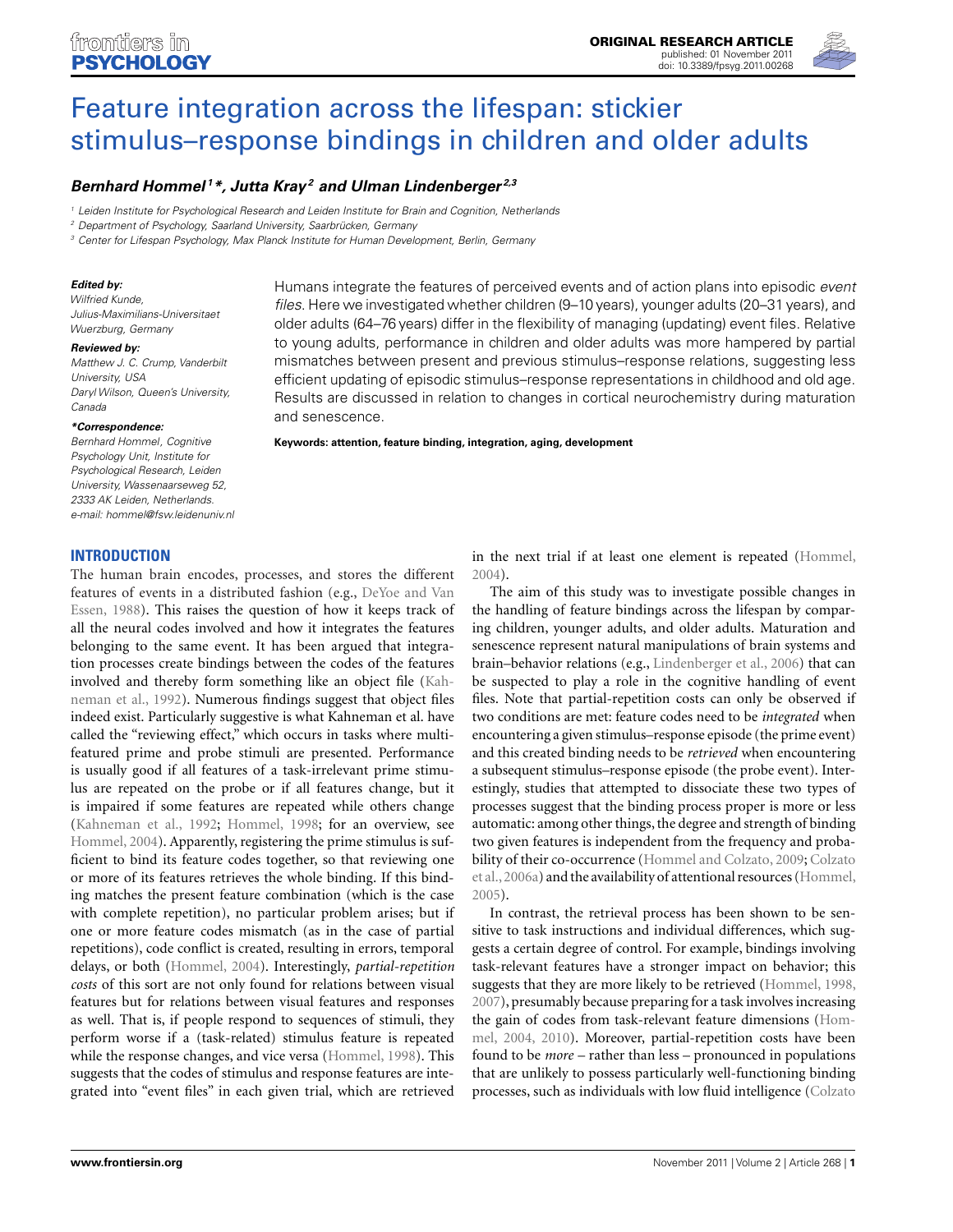<span id="page-1-0"></span>et al., [2006b\)](#page-6-0). Given that executive-control functions are related to fluid intelligence [\(Duncan et al.](#page-6-0), [2000](#page-6-0)), this suggests that people differ with respect to the efficiency of managing episodic representations, presumably in the degree to which they are able to inhibit bindings from previous encounters if necessary and/or to update these bindings to match with the present feature combination [\(Colzato et al.](#page-6-0), [2006b](#page-6-0)). This interpretation also fits with the demonstration that neurofeedback that increases neural gammaband activity over the frontal cortex leads to both improvements in memory retrieval and more selectivity in retrieving event files [\(Keizer et al.](#page-6-0), [2010a,b\)](#page-6-0). These findings suggest that, if anything, cognitive development and aging might affect the retrieval and/or updating of event files and the control of this retrieval/updating process in particular. Indeed, fluid intelligence – which reduces partial-repetition costs [\(Colzato et al.](#page-6-0), [2006b](#page-6-0)) – and cognitive control are assumed to be closely related (e.g., [Duncan et al.](#page-6-0), [2000](#page-6-0)). Moreover, both fluid intelligence and the control of the intentional retrieval of episodic long-term memories [\(Lepage et al.,](#page-6-0) [2000;](#page-6-0) [Buckner](#page-6-0), [2003](#page-6-0)) have been associated with the frontal cortex, a neural structure that is among the last to mature in late childhood and adolescence [\(Lenroot and Giedd, 2006\)](#page-6-0) and among the first to show marked signs of senescence in later adulthood and old age [\(Raz et al.](#page-6-0), [2005, 2008\)](#page-6-0). Along these lines, we expected that partialrepetition costs *decrease* from childhood to early adulthood and *increase* from early to late adulthood. In other words, younger adults should be better in handling event files than children and older adults.

If age does have an impact on event-file management, it would be interesting to see which feature relations are affected. Recent studies have revealed that different kinds of relations are affected by different environmental stimulations. For example, the spontaneous binding of different visual features (e.g., shape and color) is sensitive to the administration of muscarinic-cholinergic agonists and antagonists, whereas stimulus–response bindings (e.g., shap[e and a particular key press\) are entirely unaffected \(](#page-6-0)Colzato et al., [2004](#page-6-0), [2005](#page-6-0)). Likewise, partial-overlap costs associated with the (un)binding of visual features correlate with each other but do not correlate with the costs associated with stimulus–response (un)binding [\(Colzato et al., 2006c](#page-6-0)). This suggests that different neurotransmitter systems are involved in integrating features into objects on the one hand and in object–action coupling on the other. Indeed, stimulus–response integration (or, more precisely, the integration of the task-relevant stimulus feature and the response) has been shown to be selectively targeted by manipulations that are likely to affect dopaminergic pathways, such [as the presentation of affect-inducing pictures \(](#page-6-0)Colzato et al., [2007a](#page-6-0)) and the generation of stress [\(Colzato et al., 2008](#page-6-0)). Along the same lines, individual eye blink rate – an indicator of dopaminergic functioning – correlates with the strength of stimulus–response integration but not with effects related to the integration of other features [\(Colzato et al., 2007b](#page-6-0)). Interestingly, intelligence has also a selective effect on the integration of the task-relevant stimulus feature and the response [\(Colzato et al.,](#page-6-0) [2006b](#page-6-0)). One may speculate that this is because fluid intelligence and stimulus–response integration processes are related to the same, presumably dopaminergic neurotransmitter system [\(Previc,](#page-6-0) [1999\)](#page-6-0). If we further consider that the efficiency of dopaminergic

neuromodulation has been related to both age and fluid intelligence [\(Bäckman et al., 2006\)](#page-6-0), it would make sense to expect that the integration of task-relevant stimulus features (shape in the present study) and the response is particularly sensitive to age.

The task we used was adopted from [Hommel](#page-6-0) [\(1998](#page-6-0)), see **Figure 1**. Participants responded manually to two successive visual stimuli (S1 and S2) that varied in shape and location. Whereas the second response (R2) was signaled by the shape of S2, the first response (R1) was precued in advance of S1 (which allowed the independent manipulation of S1 and R1) and carried out to the mere onset of  $S1<sup>1</sup>$ . In this design, interactions between shape repetition and location repetition (showing worse performance on S2/R2 if one feature repeats but the other alternates) can be taken to reflect the aftereffect of visual integration, while interactions between shape repetition and response repetition, and between location repetition and response repetition, reflect aftereffects of visuomotor integration. We were thus interested to see whether age would modulate interactions between stimulusand response-repetition effects on R2 and expected that such a modulation would be particularly pronounced for the interaction between shape and response repetition – the two task-relevant (stimulus/response feature) dimensions.

<sup>&</sup>lt;sup>1</sup>One might argue that this design could create a conflict produced by  $S1/R1$  processing. As S2 and R2 are associated through the instructed stimulus-response rules, a partial repetition of the relevant stimulus feature and the response implies that S2/R2 were preceded by a combination that violates these rules (e.g., if the letter X as S2 requires a right-hand keypress, the combination of an X as S1 and a left-hand keypress implies a rule violation). However, previous studies suggest that this factor does not play a role. For instance, R1 reaction times are not affected by rule violations [\(Hommel, 1998](#page-6-0)) and interactions between stimulus and response repetitions can be observed in free-choice tasks, where no stimulus-response rules are applied [\(Hommel, 2007](#page-6-0)). Given that children often have problems with free-choice tasks, we opted for a forced-choice design in the present study.



**FIGURE 1 | Sequence of events.** After a "blank" interval in which only a grid was visible, three left- or right-pointing arrows (R1 cue) indicated which key was to be pressed for R1. After another "blank" interval, the letter X or O appeared in the top or bottom box of the grid (S1). Shape and location of this stimulus were irrelevant; participants were simply to carry out the previously signaled response (R1) upon presentation of S1. After another "blank" interval, the letter X or O appeared in the top or bottom box of the grid (S2). The shape of this stimulus signaled R2, which was to be carried out immediately. The example shows an "alternation" of stimulus shape and location.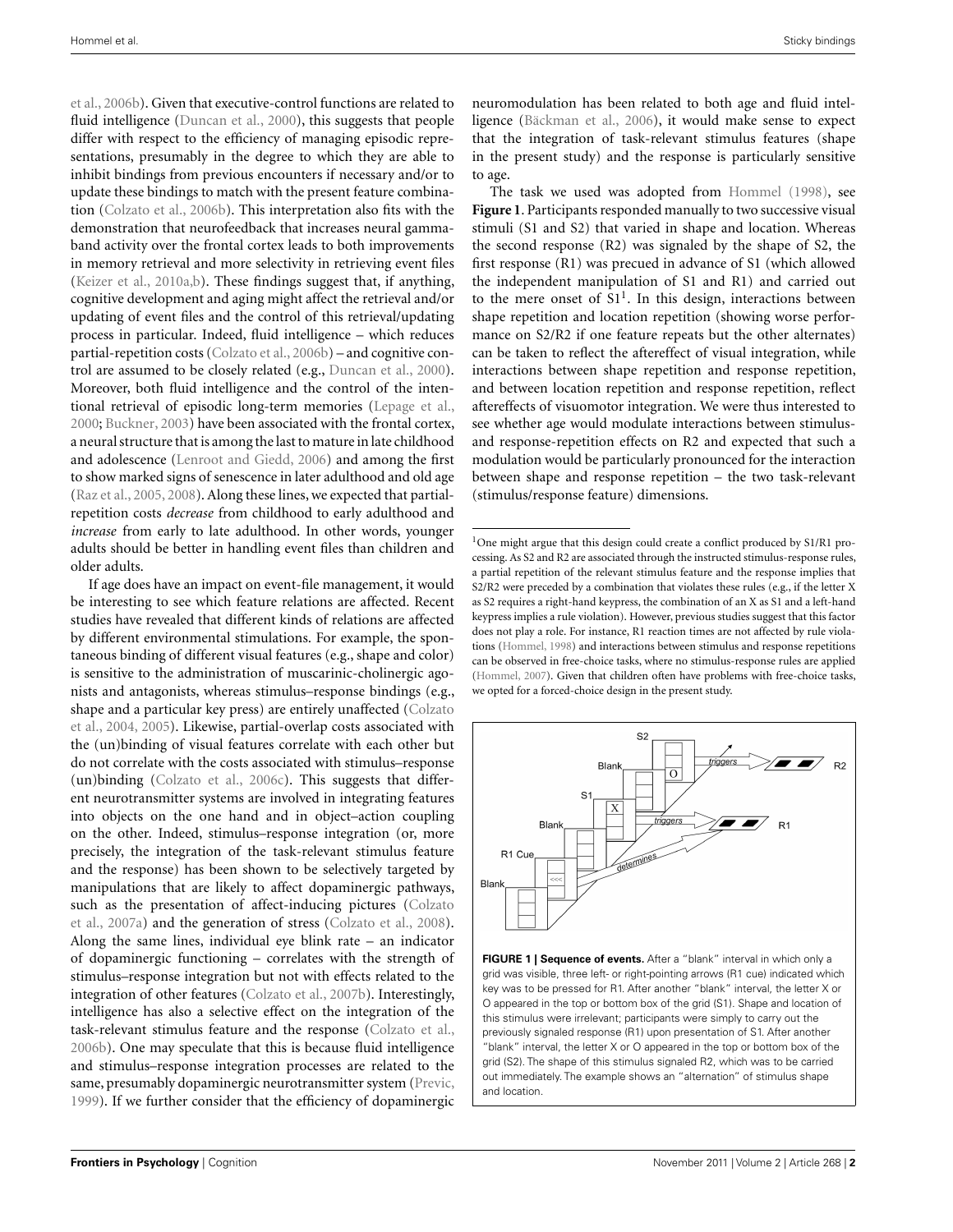# **MATERIALS AND METHODS**

### **PARTICIPANTS**

Twenty-two children (9–10 years, 11 female), 22 younger adults (20–31 years, 14 female), and 21 older adults (64–76 years, 11 female) took part for pay. All reported having normal or correctedto-normal vision.

## **APPARATUS AND STIMULI**

The experiment was controlled by a PC attached to a color monitor. Participants faced a grid made of three gray square outlines, vertically arranged, as illustrated in **[Figure 1](#page-1-0)**. From viewing distance of about 60 cm, each of these frames measured  $2.6^\circ \times 3.1^\circ$ . The green letters O and X, taken from the standard text font, served as S1 and S2 alternatives, which were presented in the top or bottom frame. Response cues appeared in the middle frame, with rows of three left- or right-pointing arrow heads, indicating a left and right keypress, respectively. Responses were made by pressing the left or right shift-key of the computer-keyboard with the corresponding index finger.

## **PROCEDURE AND DESIGN**

Participants carried out two responses per trial. R1 was a simple reaction with the left or right key, as indicated by the response cue. It was to be carried out as soon as S1 appeared, independent of its shape or location. Participants were informed that there was no systematic relationship between S1 and R1, or between S1 and S2, and they were encouraged to respond to the mere *onset* of S1 only, disregarding the stimulus' attributes. R2 was a binary-choice reaction to the shape of S2; half of the participants carried out left and right keypresses to the letters O and X, respectively, while the other half received the opposite mapping. The sequence of events in each trial is shown in **[Figure 1](#page-1-0)**. Next to the intertrial of 3 s a response cue signaled R1 for 3 s, followed by a 1-s interval in which only the gray grid remained on the screen. Then, S1 appeared for 600 ms or until R1 was given, followed by a further grid-only interval of 800 ms. If R1 was incorrect or not given within 1 s, the trial started again from the beginning. Then, S2 appeared to signal R2, that is, the stimulus-onset asynchrony between S1 and S2 was 1,400 ms. S2 stayed until R2 was given or 2 s had passed. Each session comprised 96 trials, composed by three repetitions of each of the 32 factorial combination of the two shapes (O and X) and locations (top vs. bottom) of S2, and the repetition or alternation of stimulus shape and location, and the response. Errors were signaled by a beep and error trials were repeated at a random position in the remainder of the session.

## **RESULTS**

In all statistical analyses, alpha level was set to *p* < 0.05. *F* and *p* values, together with partial eta square  $(\eta^2)$  wherever appropriate, are reported for significant ANOVA results, *p* values are provided for non-significant findings of theoretical relevance. Theoretically driven follow-up comparisons were carried out by means of *t*-test, *p* values are provided for significant contrasts and for non-significant findings of theoretical relevance.

We also compared the sizes of partial-repetition costs (effect sizes). Note that these costs are diagnosed by two-way interactions, that is feature X (e.g., shape) and Y (e.g., response location)

are assumed to be integrated if the effects of repeating (vs. alternating) feature X and repeating (vs. alternating) feature Y interact. Computing the size of such a two-way interaction requires the consideration of four data points – the interaction term. We therefore calculated the partial-repetition cost for a given interaction between factors X and Y as the difference between the reaction time (RT)/error mean for partial repetitions (feature X repeated and feature Y alternated, or vice versa) and the RT/error mean for complete repetitions and "complete" alternations. For instance, the partial-repetition RT cost related to the shape-byresponse interaction in a given individual or age group would be  $PRC_{shape,response} = (RT2_{shape}$  repeated, response alternated  $+ RT2_{shape}$ alternated, response repeated)/2  $-$  (RT2<sub>shape</sub> repeated, response repeated  $+$  RT2 shape alternated,response alternated)/2. Note that partial-repetition costs are immune to possible, but theoretically less relevant, main effects of feature repetition; a value close to zero means that the repetition effects of the two given features do not interact; a value greater than zero indicates a "binding-aftereffect-type" interaction of the sort discussed in this article.

# **R1**

Children, younger adults, and older adults carried out R1 in 449, 394, and 479 ms, respectively, and the corresponding error rates were 1.9, 0.5, and 1.3%. Both RTs and error rates varied with Age,  $F(2,62) = 5.47$ ,  $p > 0.01$ ,  $\eta^2 = 0.15$ , and  $F(2,62) = 4.72$ ,  $p < 0.05$ ,  $\eta^2$  = 0.13, respectively. Pairwise comparisons showed that younger adults were faster,  $p < 0.05$ , and more accurate,  $p < 0.005$ , than children and older adults,  $p < 0.005$  and  $p < 0.05$ , whereas children and older adults did not differ in response speed,  $p > 0.3$ , or accuracy,  $p > 0.3$ . Anticipatory responses (RT  $< 150$  ms) were very rare  $(<0.02\%)$  and did not differ between the three age groups,  $p > 0.3$ . Response omissions did vary with Age,  $F(2,62) = 7.35$ ,  $p < 0.001$ ,  $\eta^2$  = 0.19, due to fewer omissions in young adults (1.0%) than in children (5.0%), *p* < 0.001, and older adults (3.2%), *p* < 0.005, whereas children and old adults did not differ,  $p > 0.15$ .

# **R2**

Children, younger adults, and older adults omitted the response in 0.5, 0, and 0.1% of the trials, respectively, and the corresponding age effect failed to reach significance,  $p > 0.08$ . From the remaining data, mean RTs and proportions of errors (PEs) were calculated and analyzed as a function of Age group and the repetition vs. alternation of the Shape and Location of the stimulus  $(S1 \rightarrow S2)$ , and the repetition vs. alternation of the Response ( $R1 \rightarrow R2$ ), see **[Table 1](#page-3-0)** for means. Four-way ANOVAs were performed by treating Age group as between-participants factor and the three stimulus or response relations as within-participants factors.

## *Reaction times*

The outcome of the RT analysis falls into three categories. First, the analysis yielded main effects of Shape repetition,  $F(1,62) = 29.02$ ,  $p < 0.001$ ,  $\eta^2 = 0.32$ , Response repetition,  $F(1,62) = 4.78$ ,  $p < 0.05$ ,  $\eta^2 = 0.07$ , and Age,  $F(2,62) = 3.97$ ,  $p < 0.05$ ,  $\eta^2 = 0.11$ , indicating that performance was better with shape repetitions than shape alternations, with response repetitions than response alternations, and in young adults than in children and older adults, which did not differ significantly,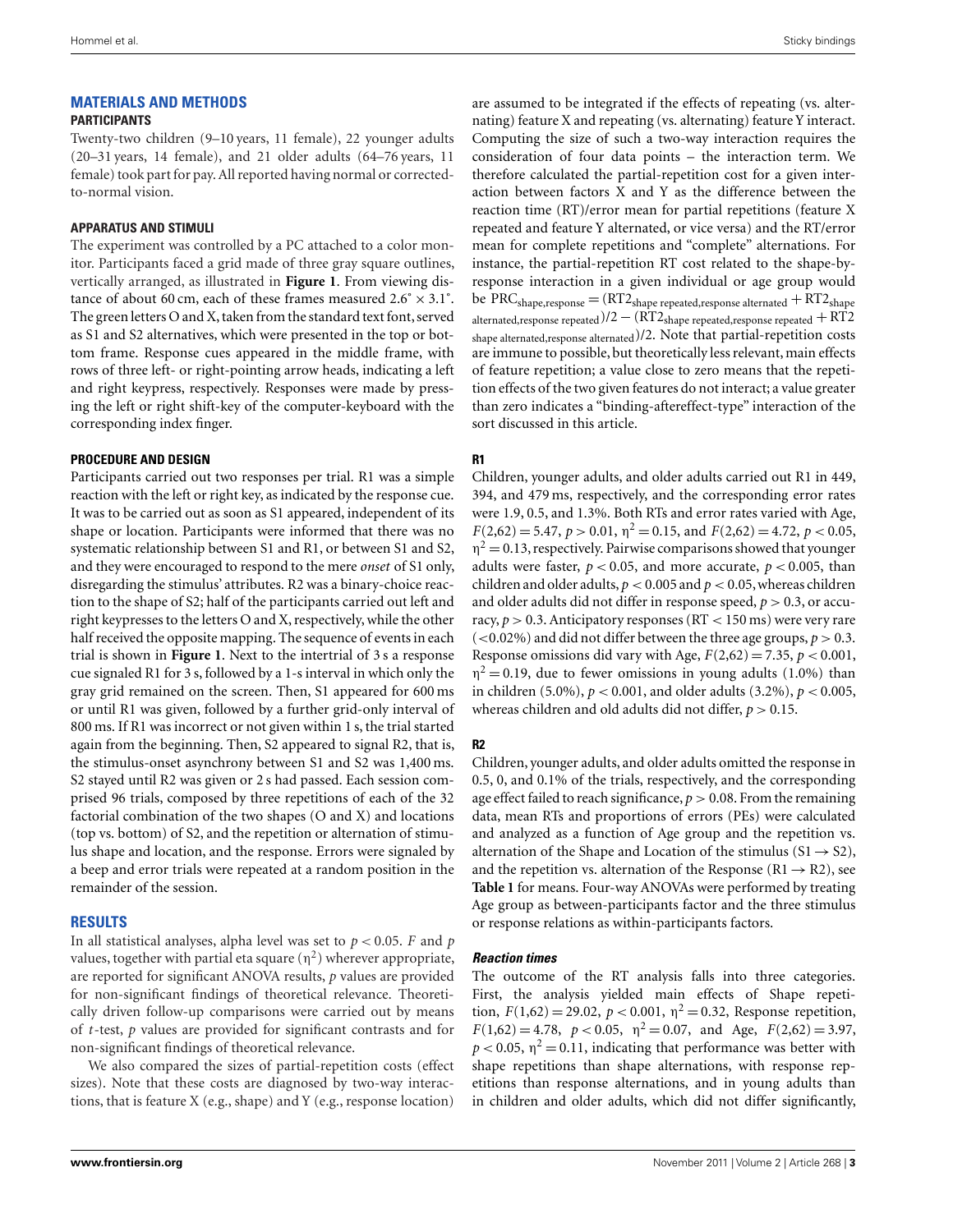| <b>Stimulus repetition</b> | Age group       |           |                   |      |              |     |                   |     |            |           |                   |           |
|----------------------------|-----------------|-----------|-------------------|------|--------------|-----|-------------------|-----|------------|-----------|-------------------|-----------|
|                            | <b>Children</b> |           |                   |      | Young adults |     |                   |     | Old adults |           |                   |           |
|                            | Response        |           |                   |      |              |     |                   |     |            |           |                   |           |
|                            | Repeated        |           | <b>Alternated</b> |      | Repeated     |     | <b>Alternated</b> |     | Repeated   |           | <b>Alternated</b> |           |
|                            | <b>RT</b>       | <b>PE</b> | <b>RT</b>         | PE   | <b>RT</b>    | PE  | <b>RT</b>         | PE  | <b>RT</b>  | <b>PE</b> | <b>RT</b>         | <b>PE</b> |
| Neither                    | 693             | 24.1      | 595               | 4.4  | 557          | 7.6 | 488               | 0.6 | 695        | 1.8       | 583               | 0.7       |
| Shape                      | 599             | 14.0      | 606               | 14.8 | 515          | 2.0 | 540               | 1.7 | 620        | 1.1       | 647               | 0.7       |
| Location                   | 672             | 19.7      | 646               | 14.1 | 540          | 7.4 | 518               | 1.7 | 683        | 3.9       | 614               | 0.4       |
| Shape/location             | 552             | 4.4       | 622               | 22.3 | 508          | 1.7 | 547               | 7.4 | 554        | 0.4       | 642               | 4.9       |

<span id="page-3-0"></span>**Table 1 | Means of mean reaction times for responses (R2) to stimulus 2 (RT; in ms) and percentages of errors on R2 (PE), as a function of age group, the repetition (vs. alternation) of responses and the stimulus features shape and location.**



*p* > 0.8. Age and Shape repetition were also involved in a two-way interaction,  $F(2,62) = 10.88$ ,  $p < 0.001$ ,  $\eta^2 = 0.26$ . As **Figure 2** suggests, the shape-repetition benefit was reliable only in children,  $F(1,21) = 24.65$ ,  $p < 0.001$ , and older adults,  $F(1,20) = 13.23$ ,  $p < 0.005$ , but not in young adults,  $p > 0.8$ .

Second, the main effects of Shape and Response repetition were qualified by two-way interactions between Shape and Location,  $F(1,62) = 10.52$ ,  $p < 0.005$ ,  $\eta^2 = 0.14$ , Shape and Response,  $F(1,62) = 119.65$ ,  $p < 0.001$ ,  $\eta^2 = 0.66$ , and Location

and Response,  $F(1,62) = 40.10$ ,  $p < 0.001$ ,  $p<sup>2</sup> = 0.39$ . **Figures 2** and **[3](#page-4-0)** show that these interactions followed the common partialrepetition cost pattern with relatively good performance if both stimulus features, or a stimulus feature and the response, either repeat or alternate, while performance is relatively poor in conditions in which one factor repeats and the other alternates. Of course, this pattern could be further mediated by main effects, such as the shape-repetition RT benefit of stimulus repetition in children (see upper left panel in **[Figure 3](#page-4-0)**), which in our case destroyed the standard cross-over interaction by moving the two shape-repeated data points downward. Nevertheless, if one considers these mediating factors, the underlying cross-over pattern is visible in all groups and for all feature combinations.

Third, and most importantly, the shape-by-response interaction was further qualified by Age group,  $F(2,62) = 4.27$ ,  $p < 0.05$ ,  $\eta^2 = 0.12$ . *t*-Tests (two-tailed) of the corresponding partialrepetition costs (i.e., the interaction terms, calculated as described above) revealed that this three-way interaction was due to that the shape-by-response effect was reliably more pronounced in older adults than in younger adults,  $t(41) = 3.19$ ,  $p < 0.005$ , and tended to be more larger in older adults than in children,  $p > 0.07$ , while children and young adults did not differ,  $p > 0.36$ . Neither the interaction of shape and location repetition nor that of location and response repetition was reliably modified by age,  $p > 0.18$  and  $p > 0.13$ , respectively. However, it is possible that this lack of three-way interactions with age was due to the fact that the underlying two-way interactions were less pronounced than the shape-by-response interaction in the first place. Indeed, when we analyzed the effect sizes from the three two-way interactions (shape/response, shape/location, and location/response; as described above) together as a function of age, there were only main effects of Age,  $F(2,62) = 4.60$ ,  $p < 0.05$ ,  $\eta^2 = 0.13$ , and of effect type,  $F(2,124) = 28.11$ ,  $p < 0.001$ ,  $\eta^2 = 0.31$ , indicating that the shape-by-response effect was stronger than the other two interactions. Interestingly, effect type did not interact with age, *p* > 0.2, suggesting that age affected all three types of interactions similarly.

Inspecting **Figures 2** and **[3](#page-4-0)** indicates that more pronounced two-way interactions came along with higher RT levels. This raises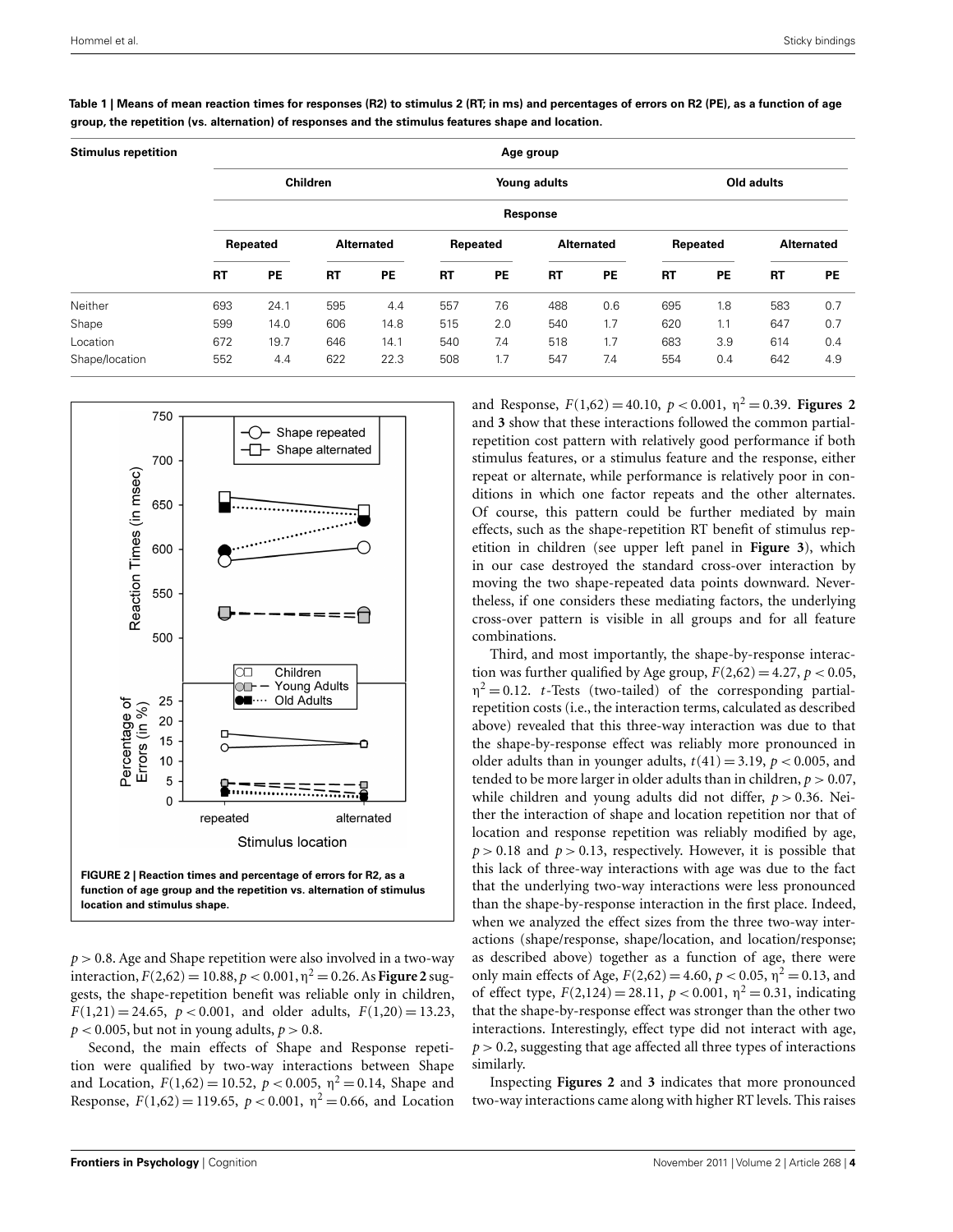<span id="page-4-0"></span>

the possibility that the RT level as such – or an underlying general factor, such as response speed [\(Salthouse, 1996\)](#page-6-0) – "explains" the extent of the interactions. To test this possibility, we reanalyzed the shape-by-response effect (i.e., the corresponding partial-repetition costs ore interaction terms) in an ANOVA with Age group as factor and RT from the "easiest" condition (all stimulus/response features alternated) as an estimate of the general RT level as covariate. However, the age effect remained reliable,  $F(2,61) = 3.19, p < 0.05, \eta^2 = 0.95$ , suggesting that response speed may explain some, but certainly not all of this effect.

#### *Errors*

The error analysis yielded main effects of Age,  $F(2,62) = 83.18$ ,  $p < 0.001$ ,  $\eta^2 = 0.73$ , and Location,  $F(1,62) = 6.47$ ,  $p < 0.05$ ,  $\eta^2$  = 0.09, due to higher error levels in children (14.7%) than in younger adults (3.8%) and older adults (1.7%), and somewhat more errors to location repetitions (7.4%) than to alternations (6.1%) – the well-known inhibition of return [\(Posner and Cohen,](#page-6-0) [1984\)](#page-6-0). The two-way interactions between Shape and Response,  $F(1,62) = 79.89, p < 0.001, \eta^2 = 0.56$ , and Location and Response,  $F(1,62) = 24.98$ ,  $p < 0.001$ ,  $\eta^2 = 0.29$ , were further modified by three-way interactions including Age,  $F(2,62) = 16.14$ ,  $p < 0.001$ ,  $\eta^2 = 0.34$ , and,  $F(2,62) = 10.73$ ,  $p < 0.001$ ,  $\eta^2 = 0.26$ , respectively. As **Figure 3** shows, partial-repetitions yielded more errors than complete repetitions or alternations, and this interaction was particularly pronounced in children (younger and

older adults did not differ,  $p = 0.08$  and  $p = 0.51$ ). There was also a three-way interaction of Shape, Location, and Response,  $F(1,62) = 4.89$ ,  $p < 0.05$ ,  $\eta^2 = 0.07$ , indicating particularly good performance in the condition with all three features alternating – a rather common observation (see [Hommel and Colzato,](#page-6-0) [2004\)](#page-6-0).

To test whether the general accuracy level might "explain" the different sizes of the interaction effects in the age groups, we again (as for RTs) re-analyzed the two reliable interactions in ANOVAs with Age group as factor and the error rates from the "easiest" condition (all stimulus/response features alternated). As in RTs, the age effect remained reliable, which was true for both shape/response costs,  $F(2,61) = 16.38$ ,  $p < 0.001$ ,  $\eta^2 = 0.35$ , and location/response costs,  $F(2,61) = 8.13$ ,  $p < 0.001$ ,  $p^2 = 0.21$ . This suggests that general accuracy does not account for partial-overlap costs.

## **DISCUSSION**

The aim of this study was to examine age differences in the efficiency to handle (i.e., inhibit and/or update) bindings of codes representing features of visual events and self-performed actions by assessing the aftereffects of processing one stimulus– response episode on performance on another. We were able to replicate previous findings that repeating one member of a particular combination of stimulus features or of a stimulus and a response feature impairs performance if the other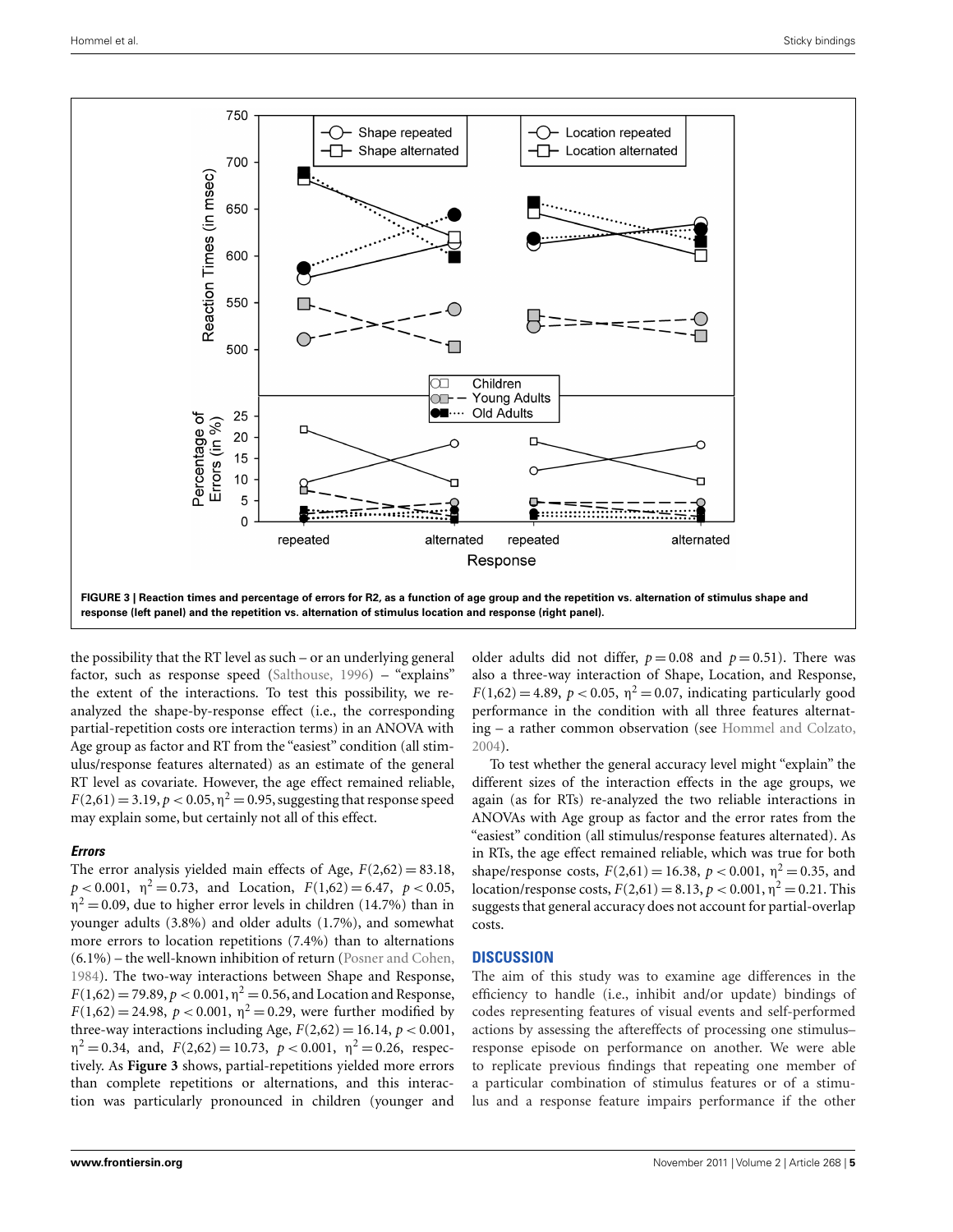member changes: partial-repetition costs that is. This suggests that encountering a feature combination or a feature–response combination creates automatic bindings between the codes of the features involved – event files in the sense of [Hommel](#page-6-0) [\(1998,](#page-6-0) [2004\)](#page-6-0).

More importantly, the size of these partial-repetition costs differed across the age groups. As expected, aging effects were particularly pronounced with respect to the two task-relevant features shape (which signaled R2) and response location (which defined R2). This finding might indicate that binding and/or the retrieval of bindings is restricted to codes of task-relevant features. However, the overall data pattern suggests that it rather reflects the fact that interactions between shape and location, and between location and response, were somewhat less pronounced in the first place, so that the age factor might have been left with a smaller statistical operation space. More specifically, there might be two, presumably independent factors at work.

First, the size of interactions between stimulus- and responserepetition effects is obviously affected by task relevance, in the sense that task-relevant features are more likely to be involved in interactions than task-irrelevant features are (a well-known effect pattern; e.g., [Hommel, 1998\)](#page-6-0). This might be due to the attentional top-down modulation of feature coding when encoding and/or retrieving a stimulus–response episode [\(Hommel, 2004](#page-6-0)). Given that the relationship between effects related to task-relevant and irrelevant features did not vary as a function of age (i.e., age did not interact with effect type in the effect-size analysis), this topdown modulation is unlikely to be affected by development or aging.

Second, the impact that a retrieved event file has on ongoing processes, and/or the efficiency with which the resulting conflicts are resolved, seems to vary with age. However, this age-related modulation is more visible in the data the more pronounced the modulated effect is, which favors effects related to bindings involving task-relevant features. In that sense, the age-independent attentional factor might constrain the behavioral consequences of the age-dependent efficiency in handling bindings and the consequences of their retrieval without interacting with this process directly.

Another interesting observation is that how age modulates the impact of binding on performance seems to depend on the measure being considered: RTs were more sensitive to the effect of aging, showing a more pronounced effect in older adults than in younger adults or children. In contrast, the error rates were more sensitive to developmental changes from childhood to early adulthood, showing a more pronounced effect for children than for young and old adults. On the one hand, this might indicate that the processes underlying the worse performance in children and in older adults are different, so that the cognitive gains (from childhood to young adulthood) and losses (from young to old adulthood) have different underlying causes. On the other hand, however, ol[der](#page-6-0) [adults](#page-6-0) [are](#page-6-0) [known](#page-6-0) [to](#page-6-0) [be](#page-6-0) [particularly](#page-6-0) [accurate](#page-6-0) [\(](#page-6-0)Smith and Brewer, [1995\)](#page-6-0), which might have compensated for possible error effects and have moved some effects from error rates to RTs. In any case, our findings suggest that RTs and error rates are not

equally sensitive to binding-related effects in children and older adults.

Taken together, our observations suggest the existence of a kind of inverted U-shape function relating the efficiency of handling event files to age. What processes might be responsible for this function? As noted already, [Colzato et al.](#page-6-0) [\(2006b](#page-6-0)) found that the efficiency in updating episodic representations is positively related to fluid intelligence. Tests of fluid intelligence, such as the Raven's used by Colzato and colleagues, typically require that individuals constantly reconfigure the material in their mind to induce the correct (i.e., most coherent and parsimonious) solution. Physiologically, this alternation of binding and partial un-binding/re-binding of event features has been assumed to require the locking and unlocking of partially overlapping neuronal groups and oscillatory states, processes assumed to critically depend on the dynamic coupling between dopaminergic neuromodulation and GABAergic activity (cf. [Durstewitz et al.](#page-6-0), [1999](#page-6-0)). Given that the efficiency of dopaminergic neuromodulation is highly related to both age and fluid intelligence [\(Bäckman et al.,](#page-6-0) [2006\)](#page-6-0), age changes in dopaminergic neuromodulation may help to explain age differences in stimulus–response feature reconfiguration, or "un-binding/re-binding" efficiency [\(Schmiedek et al.,](#page-6-0) [2009\)](#page-6-0). As an outline for future research, we propose that the ability to flexibly reconfigure overlapping features of sensorimotor events is a fundamental determinant of lifespan changes in more complex forms of cognition.

Interestingly,inverted U-shape performance/age functions very similar to our present finding have been reported from studies on explicit feature binding in conjunction search (e.g., Trick and Enns, [1998;](#page-6-0) [Hommel et al., 2004\)](#page-6-0) [and](#page-6-0) [episodic-memory](#page-6-0) [tasks](#page-6-0) [\(](#page-6-0)Chalfonte and Johnson, [1996](#page-6-0); [Li et al.](#page-6-0), [2005](#page-6-0)). However, there is also converging evidence that the increasing and the decreasing flanks of the function often do not mirror each other perfectly. In the present study, this was obvious from the fact that deficits in children affected RTs and error rates in different ways than they did in older adults – presumably reflecting the strategy of older adults to prefer accuracy over speed. Studies on explicit binding for episodic memory have revealed similar patterns. For instance, [Cowan et al.](#page-6-0) [\(2006](#page-6-0)) obtained an inverted U-shape relating the recall of visual feature conjunctions to age, but under some conditions additional deficits were observed in the oldest participants. As the authors suggest, older adults may be more likely to rely on compensatory strategies like using familiarity cues, which depending on the task and the conditions may compensate for, or at least camouflage deficits in explicit binding. Even though more research on this issue is necessary, the employment of strategies that work for some but not other tasks may account for the rather inconsistent picture with regard to the impact of aging on explicit memory retrieval (e.g., [Naveh-Benjamin et al.](#page-6-0), [2004](#page-6-0); [Parra et al.](#page-6-0), [2009\)](#page-6-0).

#### **ACKNOWLEDGMENTS**

Support for this research by the Max Planck Institute for Human Development and by grants from Deutsche Forschungsgemeinschaft (DFG) to Bernhard Hommel (HO1430/8-2) and Jutta Kray (KR1884/3-2) is gratefully acknowledged.